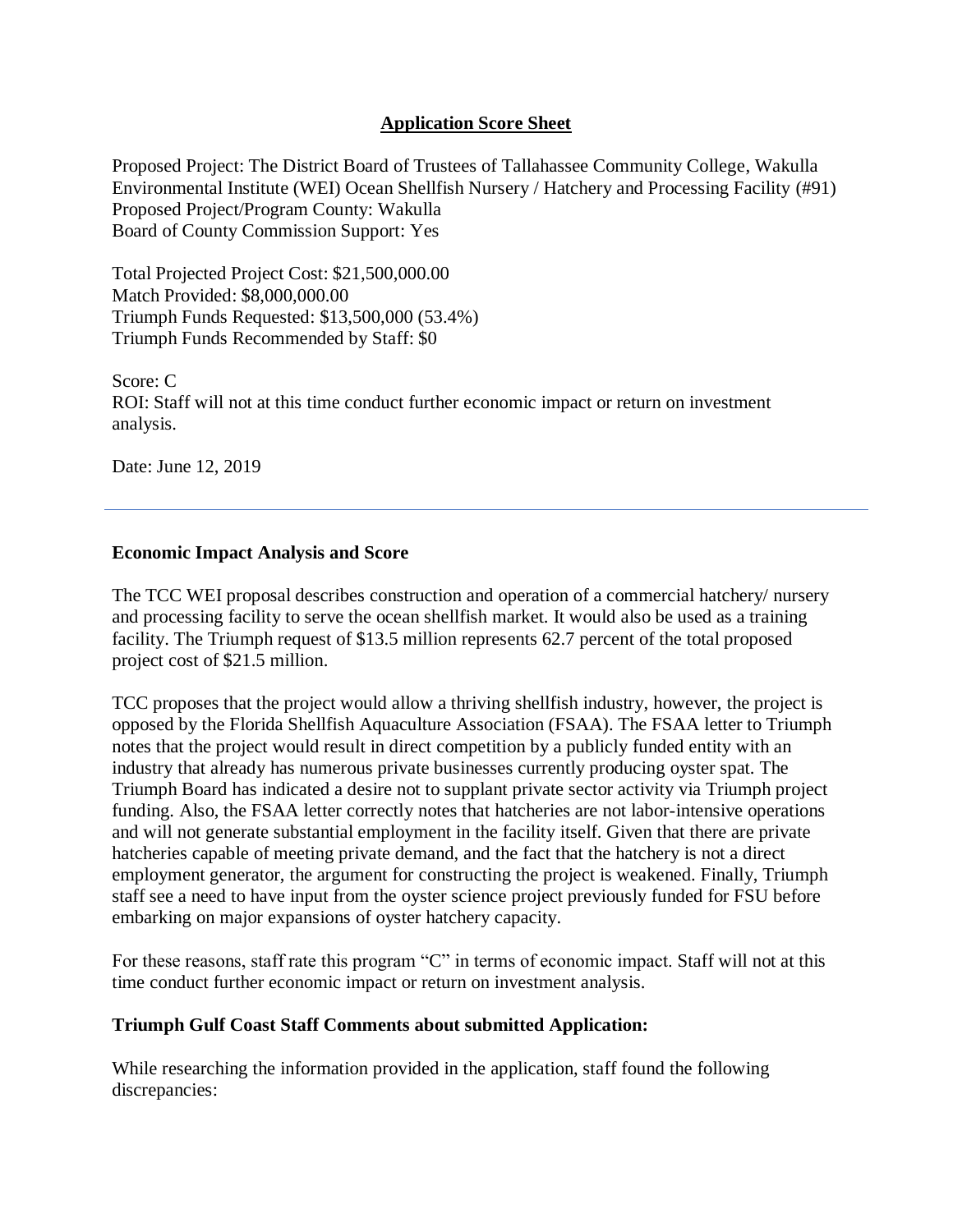- Applicant indicates that one of the primary purposes of the proposal is to create a commercial oyster hatchery in the region and that there are no commercial hatcheries within 200 miles of Panacea. The February 2019 University of Florida Institute of Food and Agriculture Sciences (IFAS) Extension Office list of "2019 Florida Shellfish Seed Suppliers" notes that there are oyster hatcheries operating in Apalachicola (49 miles), Pensacola (204 miles) and Cedar Key (153 miles). In fact, the Panacea Oyster Co-op indicated to Triumph staff that they are currently purchasing customized oyster spat from the Pensacola Bay Oyster Hatchery.
- Applicant indicates that the Auburn University Shellfish Laboratory has "sunsetted" or is closing. In fact, the Auburn University Dauphin Island Shellfish Laboratory is actively participating with private interests across Louisiana, Mississippi, Alabama and Florida to create a healthy and vibrant private industry for the production of oysters. The AU Shellfish Lab Facebook page features visits to Cedar Key, Panacea (Pelican Bay Oyster Company), the Apalachicola Oyster Company hatchery facility, and the Pensacola Oyster Company hatchery as part of their May 2019 Sea Lab Student Field Trip. The AU Lab has turned its attention to research in order to allow for the continued growth of the private sector without competition from the university hatchery. Dr. Bill Walton of the AU Shellfish Lab addressed this issue at the September 2018 meeting of the Triumph Gulf Coast Oyster Industry Working Group. He noted the emergence of this new private industry and the university's desire not to be in competition with the private sector.
- Applicant implies a relationship with the Panacea Oyster Co-op, however the Panacea Oyster Co-op has withdrawn its original pre-applications that indicated a relationship with TCC WEI (Proposals #92 and #93) and submitted a new pre-application and application (Proposal #154) that partners with Florida Agricultural and Mechanical University (FAMU) to build and operate a hatchery and processing facility that would be in direct competition with the proposed TCC/WEI facility. While the TCC/WEI proposal discusses using a pasteurization process, the Panacea Co-op/FAMU proposal discusses a similar process for which the university has applied for patents and exclusively licensed to a specific company. It is not clear from the TCC/WEI proposal if this is the same or a different process and if TCC would have to pay FAMU (a potential competitor) for the use of the technology.
- Applicant indicates that the price for oyster seed would be in the range of \$50 to \$110 per 1000 seed, however Triumph staff found the price at the Apalachicola Oyster Company to be approximately ½ of that amount earlier this year.
- Applicant indicates that it has trained over 100 "entrepreneurs" per year over the past five years of operation. When Triumph Gulf Coast staff asked for the names of those businesses, the applicant provided a list of oyster harvesting licenses. Of the 138 license numbers provided, 44 were licenses to operate in areas of the state outside of the Triumph Gulf Coast region.
- While "training" of aquaculturists in the area of oyster production is a worthwhile endeavor, there does not appear to be a recognized certification process that would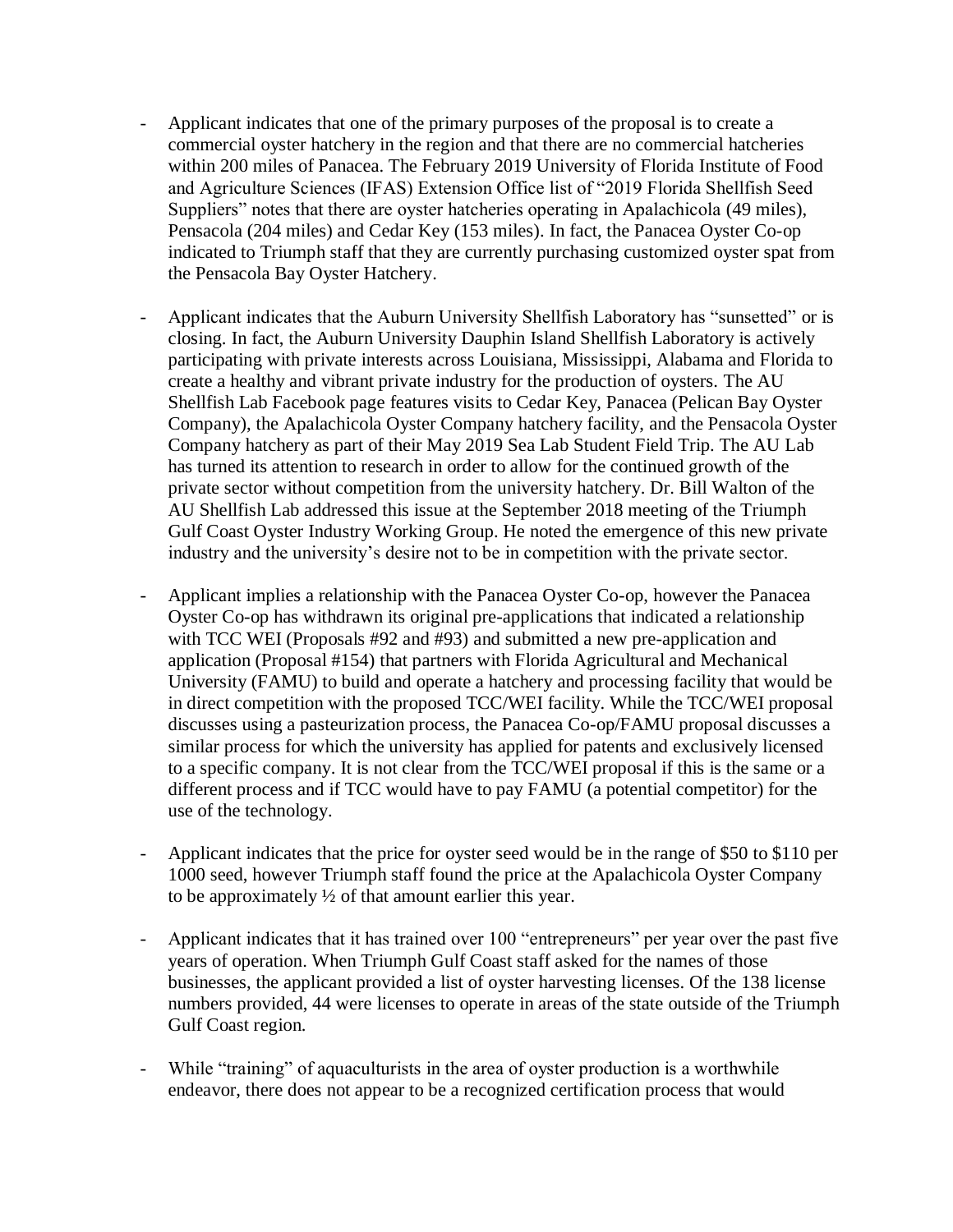provide a measurable outcome as a part of this application. It is unclear what measurable training component would be a part of the request for funding. The State of Florida does not require any specific training for entry into the oyster aquaculture business and it is unclear how funding this training would create any new direct jobs that could not already be created with no additional training or cost.

#### **Project Summary (based on information provided by the applicant)**

Tallahassee Community College is requesting a \$13.5 million grant from Triumph for the construction of the Wakulla Environmental Institute (WEI) Ocean Shellfish Nursery / Hatchery and Processing Facility. The proposed facility is anticipated to provide the College with the ability to enable 28 new oyster farmers annually to launch an operation.

According to the applicant, 28 oyster farming businesses employing 3-14 people currently exist in Wakulla County. With an operational hatchery, processing facility, and additional training space, the applicant anticipates that 28 new businesses per year, each employing 3-5 people can be created.

The proposed project would generate revenue via training tuition, larva sales, and processing/administrative fees provided to Cooperative members. Oyster seed pricing has been ranging from \$50 to \$110 per 1,000 seed, depending upon oyster variant and length.

Hatchery revenues will supply a per-worker gross revenue of \$100,000 by year three (assuming the lowest price per oyster seed is obtained). Thus, the project is expected to achieve full financial sustainability by year three and evolve into a robust mechanism that the coop and TCC can utilize to expand services during the years following.

Water-dependent, resource-based livelihoods in the region have decline since the 1990s. Changes in regulations mandating minimum trawler net hole size and natural and man-made disasters have depleted oyster and finfish stock from the St. James Bay to Cape San Blas. Bureau of Labor Statistics data for industry employment in NAICS 11 (Agriculture, Forestry, Fishing, and Hunting) shows a declined from a 2001 peak of 962 to just over 350 in 2016.

Finfishing and Shellfish fishing in the Apalachee Region has experienced steady declines over the past several decades. Data for neighboring Franklin County indicate a loss of 80% of wild catch sizes for oysters between 2005 and 2017.

Hatchery facilities and training will target this loss of wild landings by instituting aquaculture that is capable of replacing lost sales and absorbing workers who have been underemployed for over a decade.

According to the applicant, several factors including new 1-acre leases coming online from Department of Agriculture and Consumer Services and the expansion of the global market for Crassostrea Virginica, or "Panacea Pearl" oysters are causing current oyster farming activities to come to a standstill.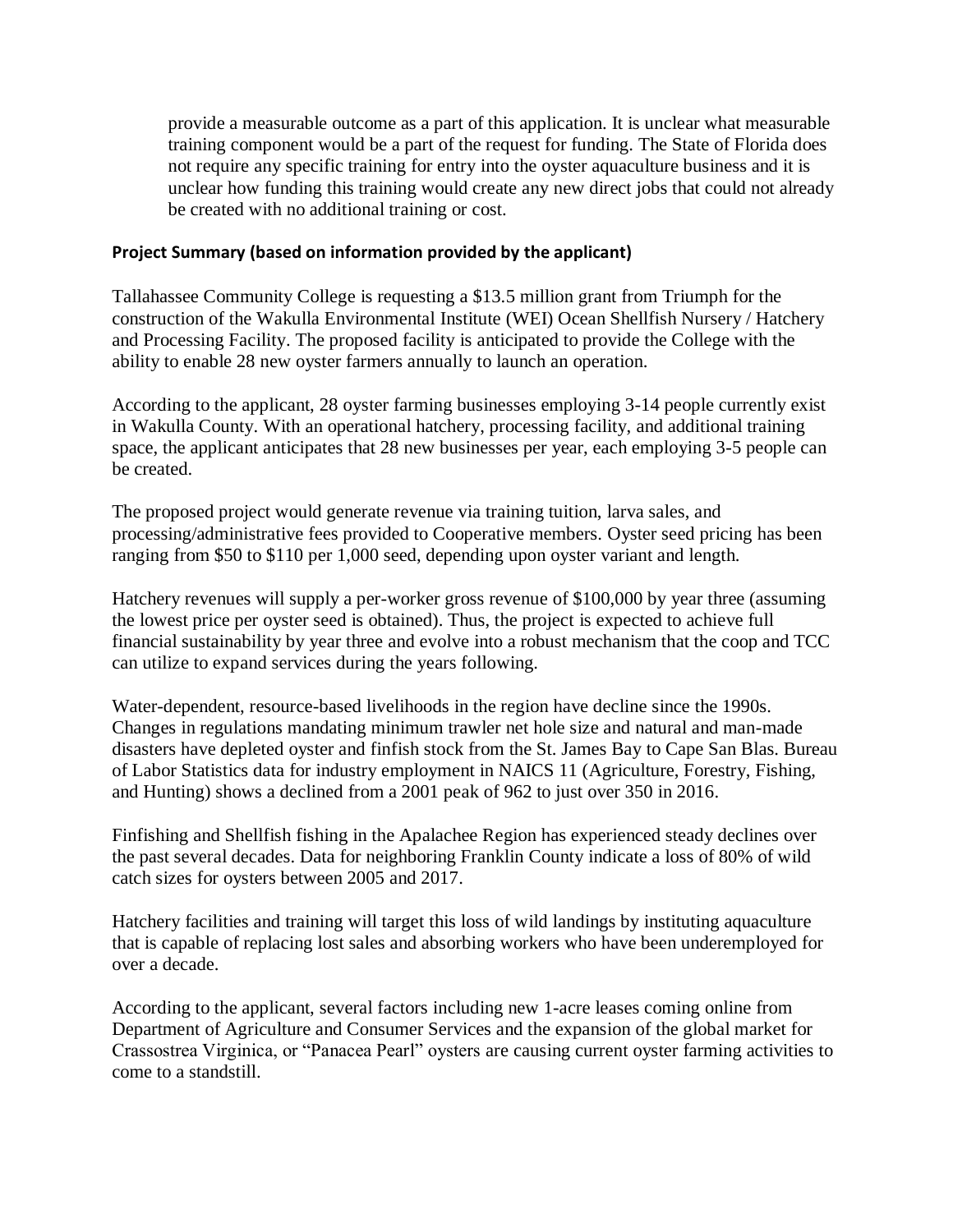The sunsetting of Auburn University Shellfish Laboratory left a large commercial spat provision gap in the southeastern supply chain. WEI Hatchery proposes to fill that void for area farmers. Through training, equipment, and larvae, the facility expects to increase regional oyster production from 12.5 to 500 Million yearly within seven years.

Area demand for oyster cultivation training is high. In its first 5 years of operation, the WEI has trained over 100 entrepreneurs each year. From this, 150 employees have been hired. A survey of viable aquaculture leases in the Apalachee Bay area indicated that hundreds more acres exist to support oyster production.

Prospective enrollment in the WEI training classes continues to max- out available spots. Regional, national, and international demand for Crassostrea virginica continues to outpace current local farmed supply.

The Hatchery will be a hands-on training facility geared towards exposing new trainees to the entire lifecycle of an oyster crop. Students will directly participate in oyster seed rearing, establishment of post-larval spat in water-leased cage areas, maintenance, harvesting, and processing. This experience will fully expose the prospective entrepreneur to the life of an Oyster Farmer and leave no "stone unturned" as they prepare to start a business.

There is currently no industry training certification for aquaculturists, however all graduates entering into business in the State of Florida obtain an FWC Division of Aquaculture Certificate of Registration.

The WEI Hatchery and Processing Facility targets aquaculturists, who in turn directly support local floating cage, line, and associated oyster farming apparatus manufacturers. REMI modeling outputs indicate that spending via the aquaculture industry will create 5-6 jobs in financial services (NAICS 52) and 79 jobs in Professional/Scientific/Technical services (NAICS 54) as well.

This project leverages the nearshore water acreage, endemic familiarity of regional workers with seafood trades, and access to state- of-the-art facilities to maximize environmental and human capital assets.

Through its oyster aquaculture program, the Institute is already working with the FSU Coastal Marine Laboratory and their Apalachicola Bay System Initiative (ABSI), a research program that addresses key issues relevant to the status and recovery of oyster populations. Their work aligns with and informs current and future WEI oyster aquaculture initiatives. The continued cooperation and partnership will synergistically support both programs and our region to further enhance this burgeoning industry.

The WEI Hatchery will expand knowledge regarding Ocean Shellfish breeding techniques that create an environmentally resilient oyster. To that end, the WEI was recently awarded a grant from the Gulf States Marine Fisheries Commission. The grant from the Commission supports the experimentation of different oyster growing methods and spat retention in Oyster Bay. By experimenting and implementing other farming methods, the WEI hopes to greatly expand the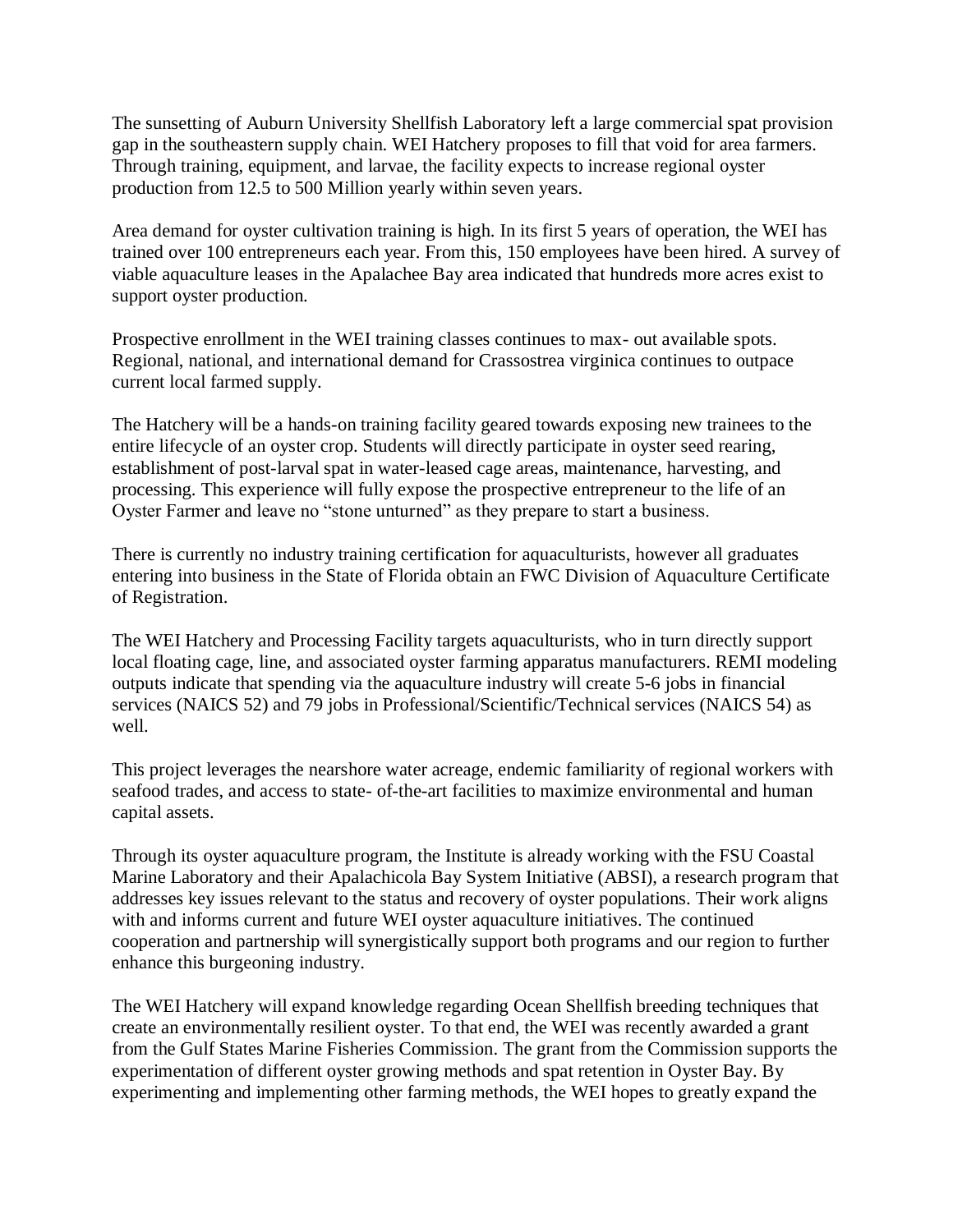number of lease sites available to farmers. Further, by determining which systems prove effective, the WEI is seeking to maximize the number of oysters grown per site.

Farming techniques and equipment also need to be protected from hurricane destruction. The WEI currently provides and will augment its assistance to aquaculture farmers in helping them prepare for storms. Information about preparation and proper equipment is currently taught within the Aquaculture curriculum and will continue to be extended to incoming trainees and facility users.

In the aftermath of Hurricane Michael, it is reported that farmers who followed the WEI's recommendations and utilized equipment experienced minimal losses, while those who did not experienced up to \$5,000,000 in losses (FDACS, Hurricane Michael's Damage to Florida Agriculture). This is crucial, as crop insurance extended to oyster farmers only becomes available after 3 years of continuous operation. These measures will help to protect farmers' investments during the interim.

It has been reported in literature that widely varying E. coli concentrations were found in shellfish. Although the National Shellfish Sanitation Program is designed to ensure that shellfish harvested from certified waters do not contain these naturally occurring toxins, the increasing availability of raw oysters at restaurants has led to a dramatic increase in the rates of shellfish food poisoning in recent years. Eating raw oysters puts people with weak immune systems at risk of food poisoning from viral pathogens such as Norovirus and hepatitis A as well as bacterial pathogens including different Vibrio sp. Based on the WHO report, these pathogens together cause nearly 2 million infections every year and it leads to more than 70,000 deaths. Moreover, these numbers are sharply rising every year.

The Wakulla Environmental Institute's Ocean Shellfish Nursery/Hatchery and Processing Facility will employ a unique pasteurization process that uses microwaves to increase the safety and shelf life of raw shellfish, in addition the oyster remains alive in its shell and the taste and texture in unchanged.

This process is highly cost-effective and results in the highest degree of food safety and acceptability to consumers. This is expected to open new markets for oysters and increase the consumption of raw oysters at existing markets such as restaurants and oyster bars. Current experimental evidence has shown that consumers are unable to tell the difference between the pasteurized and unpasteurized oysters. Through this, it is expected that the price per mature harvested oyster will double, from ~50 cents to 1 dollar.

The Hatchery/Nursery will serve not only Wakulla County's quickly growing aquaculture supply needs but also those of oyster farmers in Pensacola. With the pending closure of the Auburn Hatchery, the region is anticipated to be under-supplied. Additionally, adjacent counties along the Florida Triumph Coast (e.g. Franklin, Gulf) are exploring feasibility of farming and will eventually augment demand for primary product (spat).

All Aquaculturists in the Triumph region will be able to purchase spat and have oysters processed at this facility. There will be a standard processing fee and cost for spat that will be the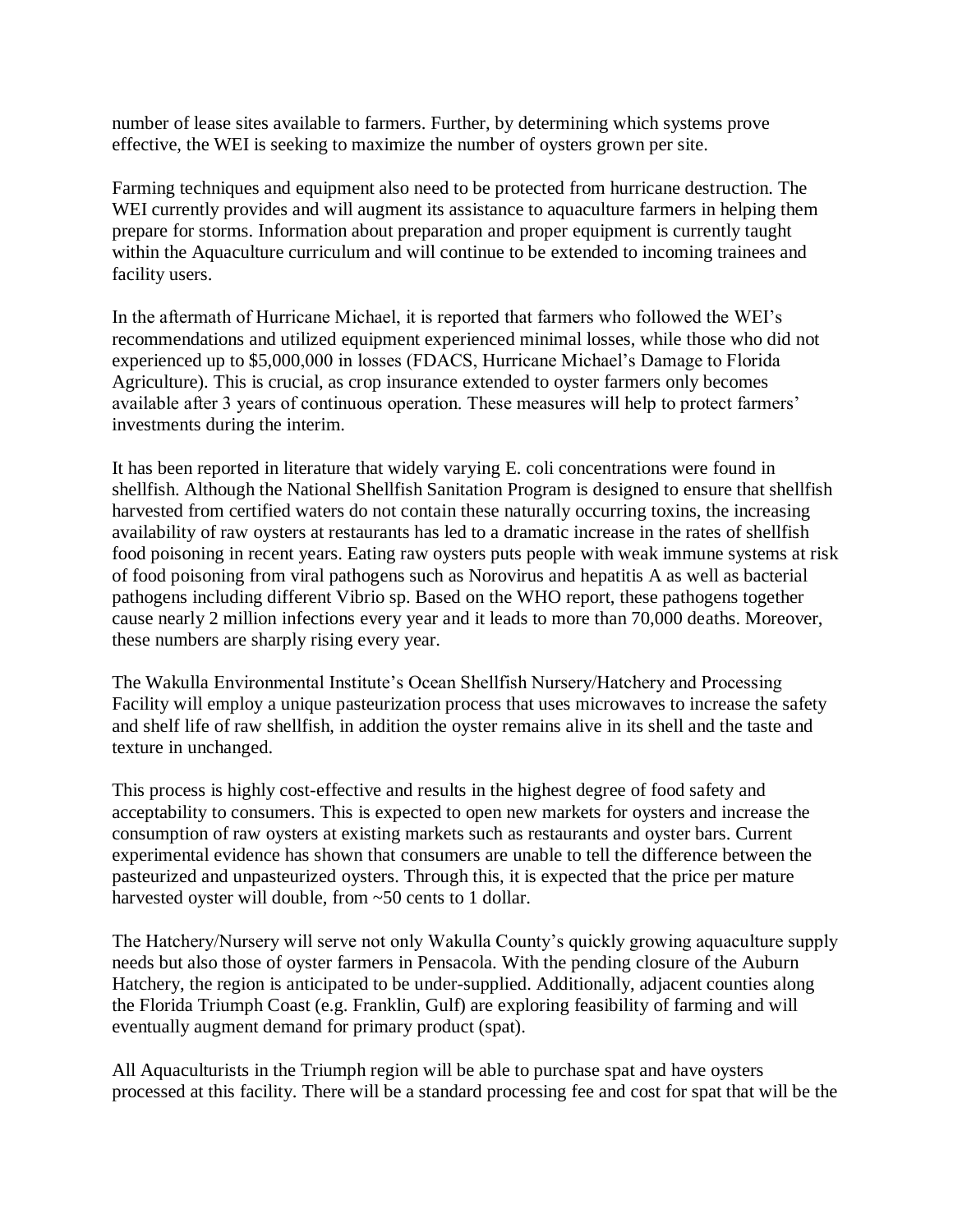same for everyone. No competitive advantages will be offered to larger operations. The goal of the facility is to grow this industry for everyone who wants to participate regardless of size.

Hatchery and Processing plant will create budget surpluses by its third year in operation. This will be supported by tuition and regularly recurring revenue flows at TCC.

Previously, WEI has partnered with Florida State University, the University of Florida, Florida A&M University and Auburn University to explore methods to further expand the number and operation of aquaculture and related businesses along the Gulf Coast. In addition, the WEI was recently awarded a grant from the Gulf States Marine Fisheries Commission for the experimentation of different oyster growing methods and spat retention in Oyster Bay.

By experimenting and implementing novel farming methods, the WEI expects to decrease the number of acres needed per farm and maximize the number of oysters grown per site. All of these activities will continue to drive economic development in the region and allow for research on sustainable approaches to Ocean Shellfish aquaculture – and as a direct result, increase the demand for oyster seed at the beginning of each growing cycle and cleaning, packaging, and shipping at the end of each growing cycle.

Threats caused by overharvesting from fears of the BP oil spill and a narrowing of public combing areas led many to find work in alternative industries. Steering oystermen back into the industry creates a domino effect which will benefit the region's economy.

WEI is partnering with Florida Fish and Wildlife Conservation Commission to provide training on the Aquaculture Farming of Scallops in the Gulf Region. The US is the world's leader in scallop production. TCC would like to incorporate this area of Aquaculture farming to provide the necessary diversity in product development for the region, thus bringing a new market for business and job creation.

As proposed, an Aquaculture Farmer may grow all oysters, scallops and clams on one lease and triple their business, while providing employment opportunities without the necessity of expanding the area of needed space. Oysters at the top of the water column, Scallops in the middle, and clams on-bottom.

Currently in the Gulf, only one specific area grows clams, Cedar Key. TCC would like the opportunity to expand this area and provide opportunities for growth in production and compete in a global market. This will also increase the number of businesses, jobs in this region.

The Ocean Shellfish Nursery/Hatchery and Processing facility is an extension and intensification of the signature WEI Phase I oyster aquaculture training. It is proposed to add research, development, and processing infrastructure. Furthermore, it will replace a Nursery/Hatchery gap being created by the loss of Auburn University's Hatchery.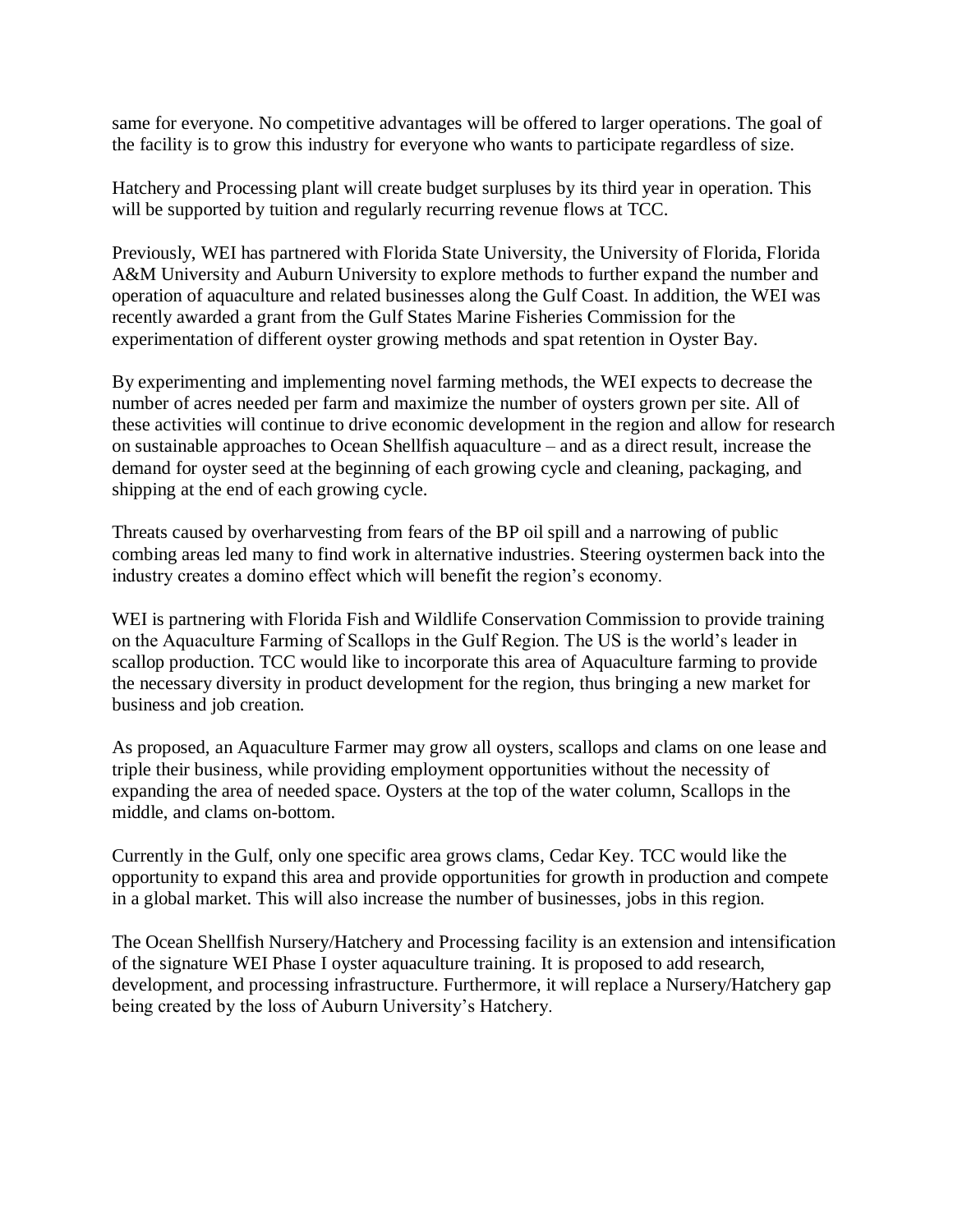### **Funding and Budget (as provided by the applicant)**

5. Please provide a Project/Program Budget. Include all applicable costs and other funding sources available to support the proposal.

A. Project/Program Costs: Construction \$ 14,420,000 Reconstruction \$ N/A Design & Engineering\$ 1,638,000 Land Acquisition  $$ N/A$ Land Improvement \$ N/A Equipment \$ 3,000,000 Supplies \$ N/A Salaries \$ 1,000,000 Other (Contingency) \$ 942,000 Other (Indirect) \$500,000

# **Total Project Costs: \$21,500.00**

B. Other Project Funding Sources:

Example Funding Sources (Note: Not an exhaustive list of possible Funding Sources.)

| City/County                | \$ N/A      |
|----------------------------|-------------|
| <b>Private Sources</b>     | \$2,000,000 |
| Other (e.g., grants, etc.) | \$6,000,000 |

| <b>Total Other Funding</b> | \$8,000,000 |
|----------------------------|-------------|
|----------------------------|-------------|

| Total Amount Requested: \$13,500.00 |  |
|-------------------------------------|--|
|-------------------------------------|--|

|            |             | Phase I        | Phase II     |
|------------|-------------|----------------|--------------|
| Triumph    | \$13,500,00 | ۰              | \$13,500,000 |
| <b>EDA</b> | \$1,500,000 | S<br>1,500,000 | ۰            |